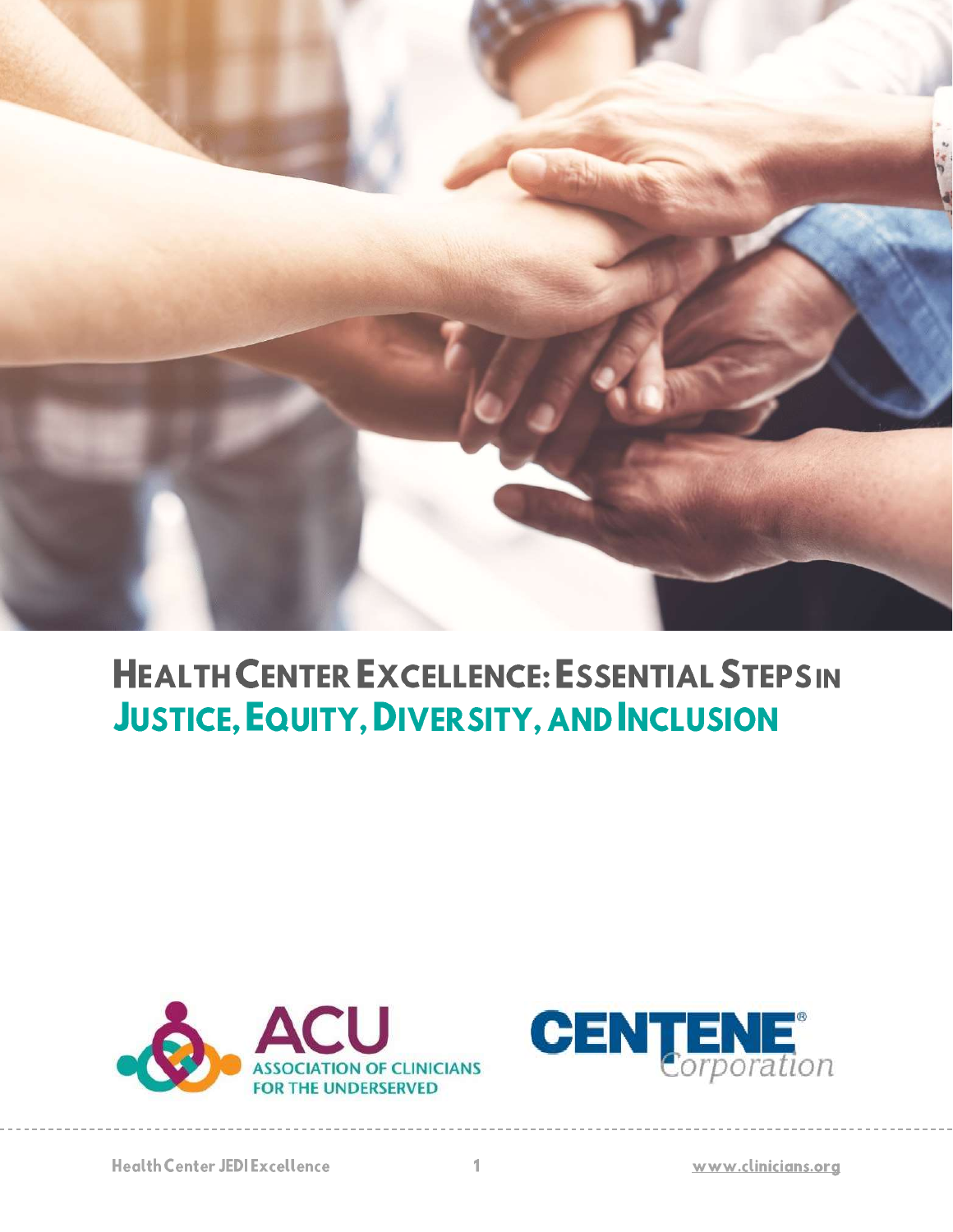# INTRODUCTION: HEALTH CENTERS & THE PURSUIT OF JUSTICE IN CARE

Health centers were born out of the Civil Rights Movement, and for more than half a century, they have offered value-based, patient-centered care to millions of people in the United States regardless of their ability to pay. Since their inception, health centers have served as vital lifelines to care for patients who are under- or uninsured, many of whom are Black, Indigenous, or People of Color (BIPOC). Of the 28.5 million patients which health centers served in 2020, nearly half identified as BIPOC, over a third identified as Latinx, nearly a quarter were best served in languages other than English,<sup>1</sup> and 68% were at or below the federal poverty level.<sup>2</sup> Closely tied to these communities, health centers' awareness of race and racism as social determinants of health (SDOH) has evolved over past decades, and so, too, have their models of care.

Health centers are committed to offering patient-centered care, and they place a unique emphasis on cultural competence, patient centricity, and diversity in workforces. From reaching patients where they are via outreach programs to offering enabling services, FQHCs play a vital role in better addressing the needs of underserved communities and redressing inequities in health. Nevertheless, they are not immune to the systemic and institutional racism that affects the broader medical sector in the U.S., which impacts both patients and providers alike.

Racial inequities in healthcare are as pervasive as they are damaging in the U.S: both historically and currently, people of color and low-income individuals have faced greater barriers to care than Caucasians and those of higher income.<sup>3</sup> BIPOC individuals in the U.S. experience worse health outcomes than white patients,<sup>4</sup> from higher rates of chronic disease and premature death to higher rates of infant mortality, heart disease, and diabetes compared to

*"Patients feel racism more than they experience it cognitively. They feel it in the tone they receive, and in their ability to adapt to their language and skills in a way that is 100% engaging. If you're receiving care in a place where there's not a maximal sense of belonging, you won't be able to feel safe and build a relationship of trust required for proper care."*

DR. DAMIAN ARCHER, CHIEF MEDICAL OFFICER, NORTH SHORE COMMUNITY HEALTH, CLINICAL ASSISTANT PROFESSOR, TUFTS UNIVERSITY

whites.<sup>5,6</sup> These inequities are not only marked, but persistent—Black Americans, for example, have had significantly higher rates of infant mortality and poorer life expectancy for nearly a century.<sup>7</sup>

<sup>&</sup>lt;sup>1</sup> Health Resources and Services Administration. 2020. "Table 3: Demographic Characteristics." National Health Center Program Uniform Data System (UDS) Awardee Data. Retrieved from https://data.hrsa.gov/tools/data-reporting/programdata/national/table?tableName=3&year=2020.

<sup>&</sup>lt;sup>2</sup> Health Resources and Services Administration. 2020. "Table 4: Selected Patient Characteristics.." National Health Center Program Uniform Data System (UDS) Awardee Data. Retrieved from https://data.hrsa.gov/tools/data-reporting/programdata/national/table?tableName=4&year=2020.

<sup>3</sup> Agency of Healthcare Research and Quality. (2019). "2018 National Healthcare Quality and Disparities Report." Retrieved from https://www.ahrq.gov/sites/default/files/wysiwyg/research/findings/nhqrdr/2018qdr-final.pdf.

<sup>4</sup> Hostetter, M., & Klein, S. (2018). "In Focus: Reducing Racial Disparities in Health Care by Confronting Racism." The Commonwealth Fund. Retrieved from https://www.commonwealthfund.org/publications/2018/sep/focus-reducing-racial-disparities-health-careconfronting-racism.

<sup>&</sup>lt;sup>5</sup> National Academies of Sciences, Engineering, and Medicine; Health and Medicine Division; Board on Population Health and Public Health Practice; Committee on Community-Based Solutions to Promote Health Equity in the United States. (2017). *Communities in Action: Pathways to Health Equity*. Baciu, A., et al, eds. Retrieved from https://www.ncbi.nlm.nih.gov/books/NBK425848/.

<sup>6</sup> Orsi, J. M., Margellos-Anast, H., et al. (2010). "Black–White Health Disparities in the United States and Chicago: A 15-Year Progress Analysis." *American Journal of Public Health* 100(2): 349–56.

<sup>7</sup> Williams, D. R., & Mohammed, S. A. (2009). "Discrimination and Racial Disparities in Health: Evidence and Needed Research." *Journal of Behavioral Medicine* 32(1): 20-47.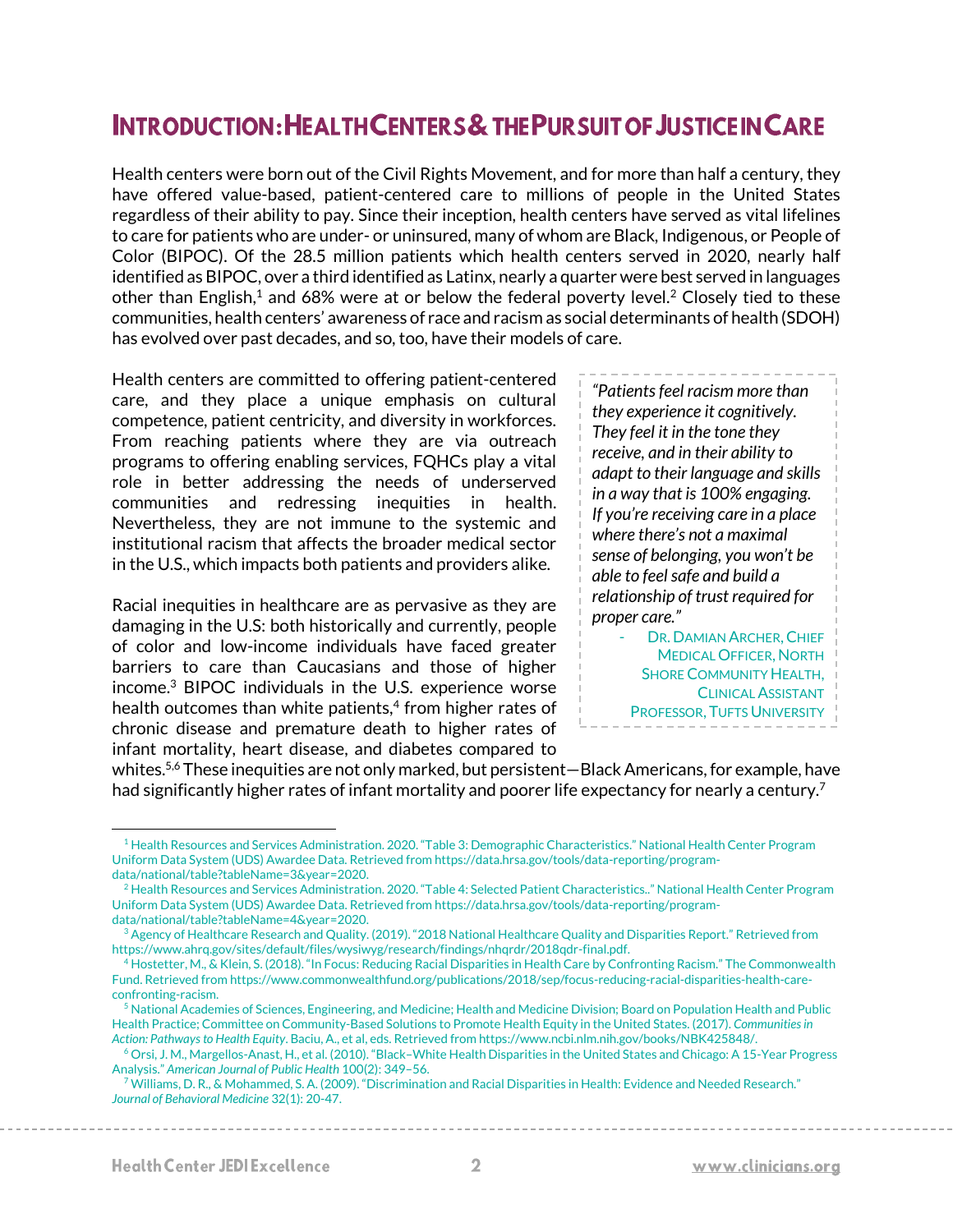*"Many of the patients at our health centers that are disproportionately impacted by social determinants of health are people of color or identify as LGBTQ. Until we can address these inequities at their roots and address patients where they are, we will continue to see inequities."*

SABRINA EDGINGTON, SENIOR DIRECTOR OF JEDI INITIATIVES, **ACU** 

The causes of these inequities are many, from the structural racism<sup>8</sup> fueling social determinants of health such as poverty, housing instability, and discrimination to a lack of access to care in underserved communities.<sup>9</sup> Additionally, interpersonal racism, including implicit bias, is widespread<sup>10</sup> and directly affects patient care. Existing literature notes the impact of implicit bias in issues ranging from poorer patient satisfaction<sup>11</sup> to differing treatment recommendations $12$  and poorer providerpatient relations which inevitably impact care.<sup>13</sup> Health centers are not removed from these unfortunate realities plaguing the healthcare system.

A sheer lack of diversity in the healthcare workforce is also a factor. Black and Latinx Americans constitute nearly a third of the U.S. population, but only 10% of doctors, $14$  and the proportion of Black physicians has increased by less than 5% in 120 years.<sup>15</sup> Health centers have actively worked to diversify their workforces, and programs placing clinicians at FQHCs such as the National Health Serve Corps demonstrate far higher diversity than other sectors: in 2018 alone, for example, 15% of NHSC physicians were Black, 20% were Latinx, and 2% were Alaskan Native.<sup>16</sup> Nevertheless, health centers are not immune to the diversity gap in providers and staff, and the Health Resources and Services Administration has identified increasing diversity as a primary objective in its 2019-2022 Strategic Plan.<sup>17</sup> Growing research shows the importance of this diversity: data shows

*"JEDI work is essential for health centers who are really part of the communities they serve. We set up systems to address the whole person, and if we don't recognize the racist systems that our patients live in, we can't serve their full selves and understand their trauma."* JONATHAN SANTOS-RAMOS. SENIOR DIRECTOR OF

ORGANIZATIONAL PLANNING & SUSTAINABILITY, CALLEN-LORDE COMMUNITY HEALTH CENTER

that when physicians and patients are of the same race/ethnicity (referred to as provider-patient

<sup>&</sup>lt;sup>8</sup> Taylor, J. (2019, December 19). "Racism, Inequality, and Health Care for African Americans." The Century Foundation. Retrieved from https://tcf.org/content/report/racism-inequality-health-care-african-americans.

<sup>9</sup> American College of Physicians. (2010). *Racial and Ethnic Disparities in Health Care, Updated 2010.* Retrieved from https://www.acponline.org/acp\_policy/policies/racial\_ethnic\_disparities\_2010.pdf.

 $^{10}$  Hall, W. J., Chapman, M. V., et al. (2015). "Implicit Racial/Ethnic Bias Among Health Care Professionals and Its Influence on Health Care Outcomes: A Systematic Review." *American Journal of Public Health* 105(12): 60-76.

<sup>&</sup>lt;sup>11</sup> Cooper, L. A., Roter, D. L., et al. (2012). "The Association of Clinicians' Implicit Attitudes About Race with Medical Visit Communication and Patient Ratings of Interpersonal Care." *American Journal of Public Health* 102(5): 979-987.

<sup>&</sup>lt;sup>2</sup> Sabin, J. A., & Greenwald, A. G. (2012). "The Influence of Implicit Bias on Treatment Recommendations for 4 Common Pediatric Conditions: Pain, Urinary Tract Infection, Attention Deficit Hyperactivity Disorder, and Asthma." *American Journal of Public Health*  102(5): 988-95.

<sup>13</sup> Advisory Committee on Training in Primary Care Medicine and Dentistry. (2020). *Innovations in Primary Care Education and Training: Developing Community Partnerships to Improve Population Health. Health Resources and Services Administration. Retrieved* from https://www.hrsa.gov/sites/default/files/hrsa/advisory-committees/primarycare-dentist/reports/actpcmd-17-report.pdf.

<sup>14</sup> Olds, G. Richard. (2021, February 7). "How to Diversify America's Doctor Workforce." *Fortune*. Retrieved from

https://www.acponline.org/acp\_policy/policies/racial\_ethnic\_disparities\_2010.pdf. <sup>15</sup> Ly, Dan P. (2021). "Historical Trends in the Representativeness and Incomes of Black Physicians, 1900-2018." *Journal of General Internal Medicine* 2021 Apr. 19. DOI: https://doi.org/10.1007/s11606-021-06745-1.

<sup>&</sup>lt;sup>16</sup> Association of Clinicians for the Underserved. (2021). "National Health Service Corps (NHSC) Fact Sheet. Retrieved from https://clinicians.org/wp-content/uploads/2021/01/NHSC-2020-Fact-Sheet.pdf.

<sup>&</sup>lt;sup>17</sup> Health Resources and Services Administration. (2019). "Vision: Healthy Communities, Healthy People: 2019-2022 Strategic Plan." Retrieved from https://www.hrsa.gov/sites/default/files/hrsa/about/strategic-plan/HRSA-strategic-plan-2019-2022.pdf.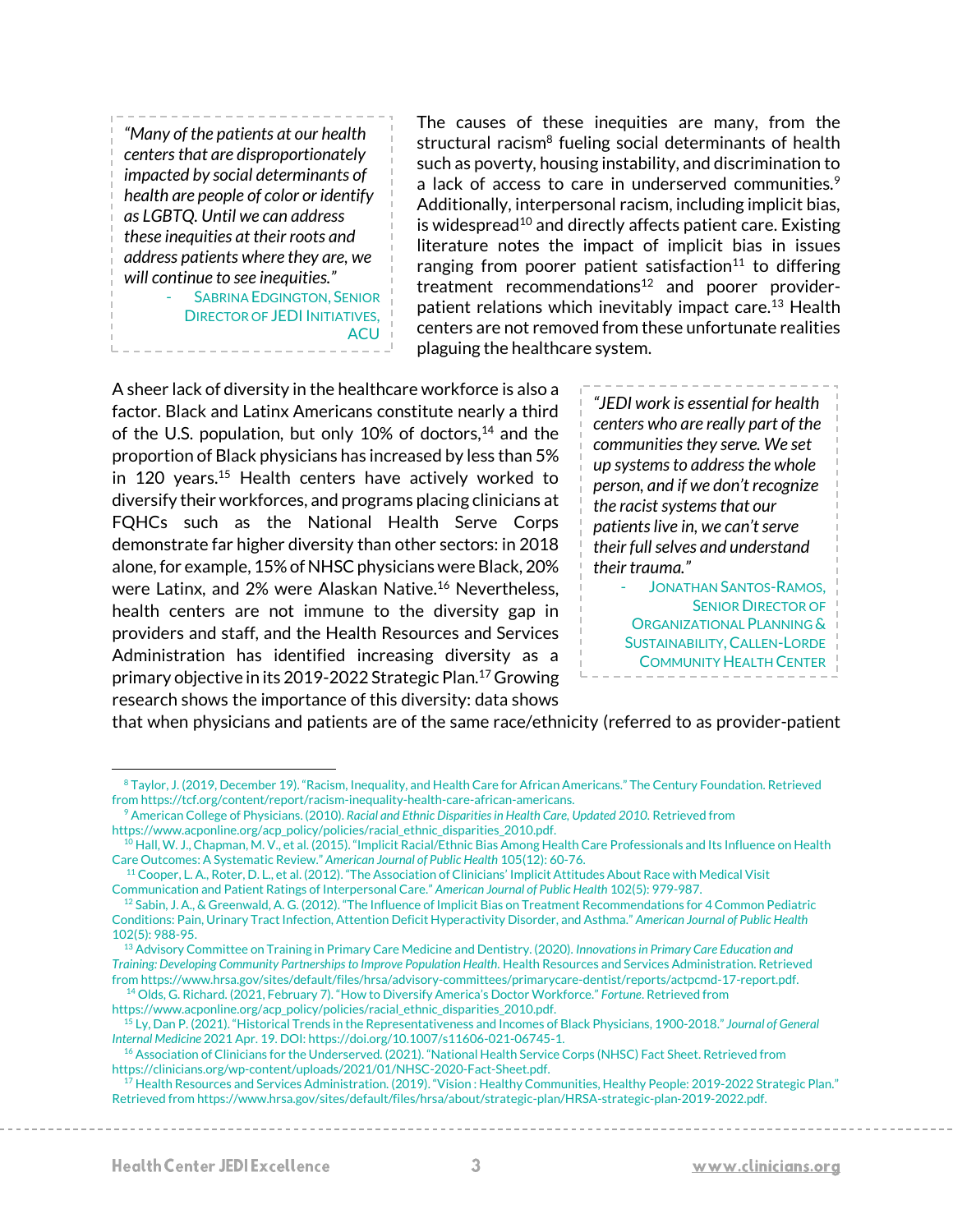concordance), it has a positive impact on outcomes, with visits being longer and patients reporting higher satisfaction than patients treated by providers of different races.<sup>18,19</sup>

For these reasons and others, it is crucial that health centers take active steps to actively incorporate principles of justice, equity, diversity, and inclusion (JEDI) to meaningfully understand and address not only how systemic racism affects the social determinants of health that impact their patients' health outcomes, but also how interpersonal racism in care and policies may hamper their ability to offer patient-centered, holistic care. This need will only grow more acute in the decades to come: BIPOC individuals will account for more than half the U.S. population by 2050,<sup>20</sup> and health centers, then as now, will need to be prepared to offer them culturally responsive care and incorporate JEDI at all levels of operations.

# **A COMPREHENSIVE APPROACH TO HEALTH CENTER JEDI INITIATIVES**

To offer truly patient-centered and culturally responsive care, **health centers should develop datadriven, actionable plans to incorporate JEDI principles to actively address and understand their intersections with broader structural and systemic racism ("macro" level) in policies and procedures and address interpersonal institutional racism ("micro" level).** The following is a condensed list of essential practices based on the Association of Clinicians for the Underserved's ["Building an Inclusive Organization"](https://chcworkforce.org/wp-content/uploads/2021/03/Building-An-Inclusive-Organization-Toolkit-3.09.21.pdf) toolkit, research and assessments from the field, and interviews with health center leaders directly involved in JEDI initiatives.

#### A Note on Intersectionality

While this publication focuses primarily on the role of organizational and interpersonal racism and the issue it poses to justice, equity, diversity, and inclusion at health centers, it is crucial for providers and staff to recognize the complexity of identity and the intersection of race with other aspects, such as gender expression, sexual orientation, class and income, disability, and other factors. Each of these factors play a role in patients' relationships with providers, can impact barriers to care and/or services, and require clinicians to understand unique health needs and considerations required to ensure effective care.

*"Many of the patients at our health centers that are disproportionately impacted by social determinants of health are people of color or identify as LGBTQ. Until we can address these inequities at their roots and address patients where they are and respect their intersectionality, we will continue to see inequities."*

**SABRINA EDGINGTON, SENIOR DIRECTOR** OF JEDI INITIATIVES, ACU

<sup>18</sup> Cooper, L. A., Roter, D. L., et al. (2003). "Patient-Centered Communication, Ratings of Care, and Concordance of Patient and Physician Race." *Annals of Internal Medicine* 139(11): 907-15.

<sup>&</sup>lt;sup>19</sup> Takeshita, J, Wang, S., et al. (2020). "Association of Racial/Ethnic and Gender Concordance Between Patients and Physicians with Patient Experience Ratings." *JAMA Network Open* 3(11): 1-13.

<sup>20</sup> Passel, J. S., & Cohn, D. (2008, February 11). "U.S. Population Projections: 2005-2050." Pew Research Center. Retrieved from https://www.pewresearch.org/hispanic/2008/02/11/us-population-projections-2005-2050/.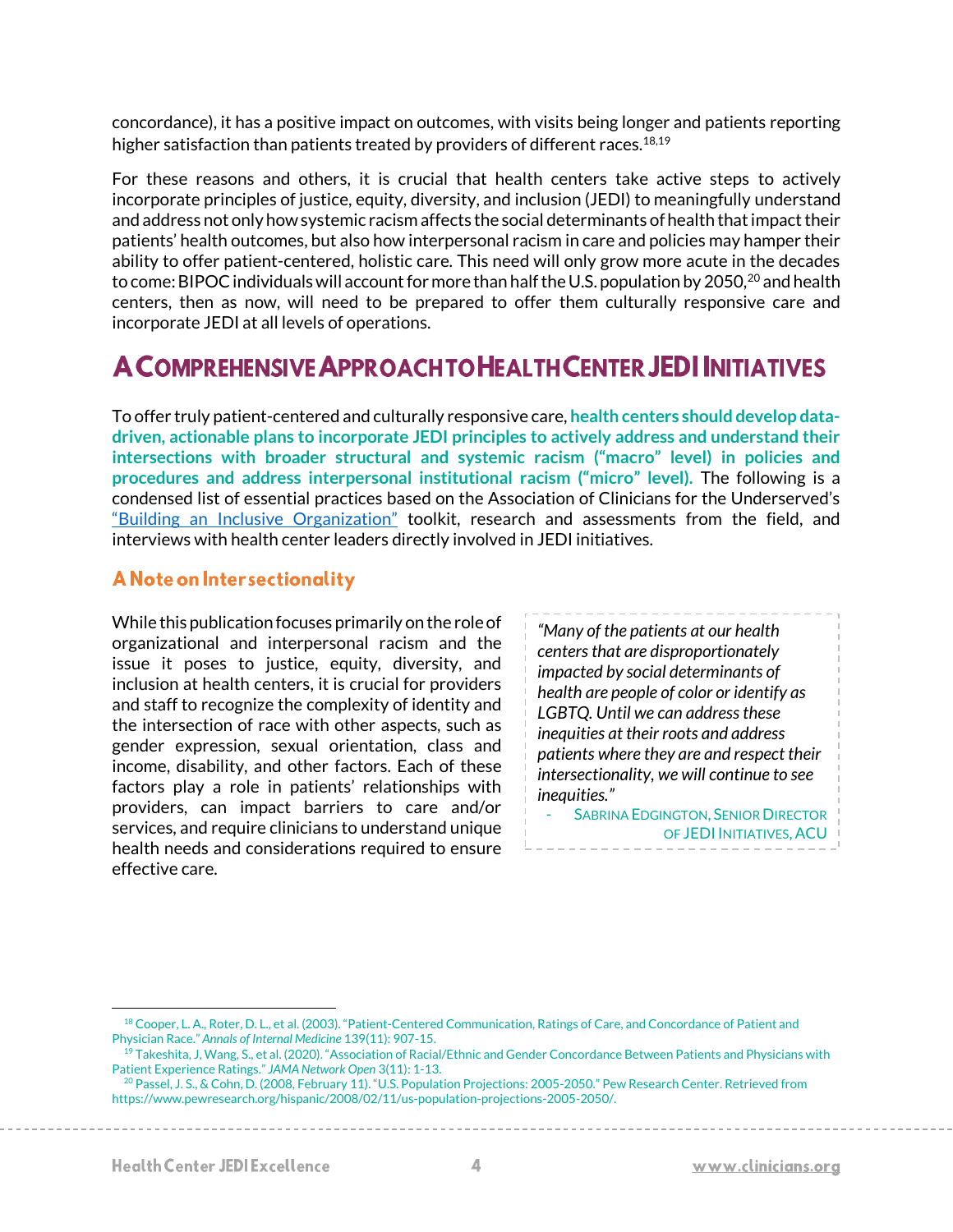# **BESTPRACTICES & RECOMMENDATIONS: DEVELOPING A JEDIPLAN**

The journey to achieving better justice, equity, diversity, and inclusion in your health center begins with assessing where it currently stands. A comprehensive organizational assessment is necessary to help prepare your health center to create a JEDI action plan that understands and addresses structural and interpersonal racism.

## **Assessment**

To begin the process, your health center should undertake a concerted self-assessment. As with all operations within your organization, this assessment should involve leaders, staff, patients, and other key stakeholders to identify both current strengths and areas for improvement. This can begin with an assessment of your existing JEDI statement or—if it does not exist—discerning how to create one as part of your action plan. Examples from Callen-Lorde Community Health Center and Central City Concern are available in ACU'[s "Building an Inclusive Organization](https://chcworkforce.org/wp-content/uploads/2021/03/Building-An-Inclusive-Organization-Toolkit-3.09.21.pdf) Toolkit."

A variety of self-assessments exist to help your organization assess its current initiatives. ACU's "Building an Inclusive Organization Toolkit" recommends:

- Just Lead Washington[: REJI Organizational Race Equity Toolkit](https://justleadwa.org/wp-content/uploads/2020/11/Organizational-Assessment-Final-2020.pdf)
- Coalition of Communities of Color and All Hands Raised: [Tool for Organizational Self-](https://nhchc.org/wp-content/uploads/2019/08/organizational-self-assessment-related-to-racial-equity_oct-2013.pdf)[Assessment Related to Racial Equity](https://nhchc.org/wp-content/uploads/2019/08/organizational-self-assessment-related-to-racial-equity_oct-2013.pdf)
- Race Forward and the Center for Social Inclusion: [Ready for Equity in Workforce](https://act.colorlines.com/acton/attachment/1069/f-02a7/1/-/-/-/-/RaceForward_WFD_ReadyForEquity_Tool_2018.pdf)  Development: Racial [Equity Readiness Assessment](https://act.colorlines.com/acton/attachment/1069/f-02a7/1/-/-/-/-/RaceForward_WFD_ReadyForEquity_Tool_2018.pdf) Tool<sup>21</sup>

Regardless of which assessment your health center chooses, however, certain key questions can serve as useful starting points. According to Sabrina Edgington, ACU's Senior Director of JEDI Initiatives, these include but are not limited to:

- How can your health center use data to assess needs, implement action, and ensure institutional accountability?
- What are best practices in implementing policies and procedures to support an inclusive environment?
- How can we create a culture of justice, equity, diversity, and inclusion that is demonstrated in our daily actions and words?

#### **Why Data Matters**

An essential starting point is assessing your organization's data and how/what data it collects. Examine whether your health center collects racial, ethnic, and linguistic data on both clients and staff. If your health center is not collecting this data, consider what would be needed to start gathering it while being mindful of legal limitations and sensitive to staff and patients' willingness to volunteer such data (*see "Ensure informed collection of racial and ethnic data" below* to learn more about the importance not only of data collection but also of explaining that activity*)*.

<sup>&</sup>lt;sup>21</sup> ACU STAR2 Center, National Health Care for the Homeless Council, and Association of Asian Pacific Community Health Organizations. (2021). "Building an Inclusive Organization Toolkit." ACU STAR2 Center. Retrieved from https://chcworkforce.org/web\_links/building-an-inclusive-organization-toolkit/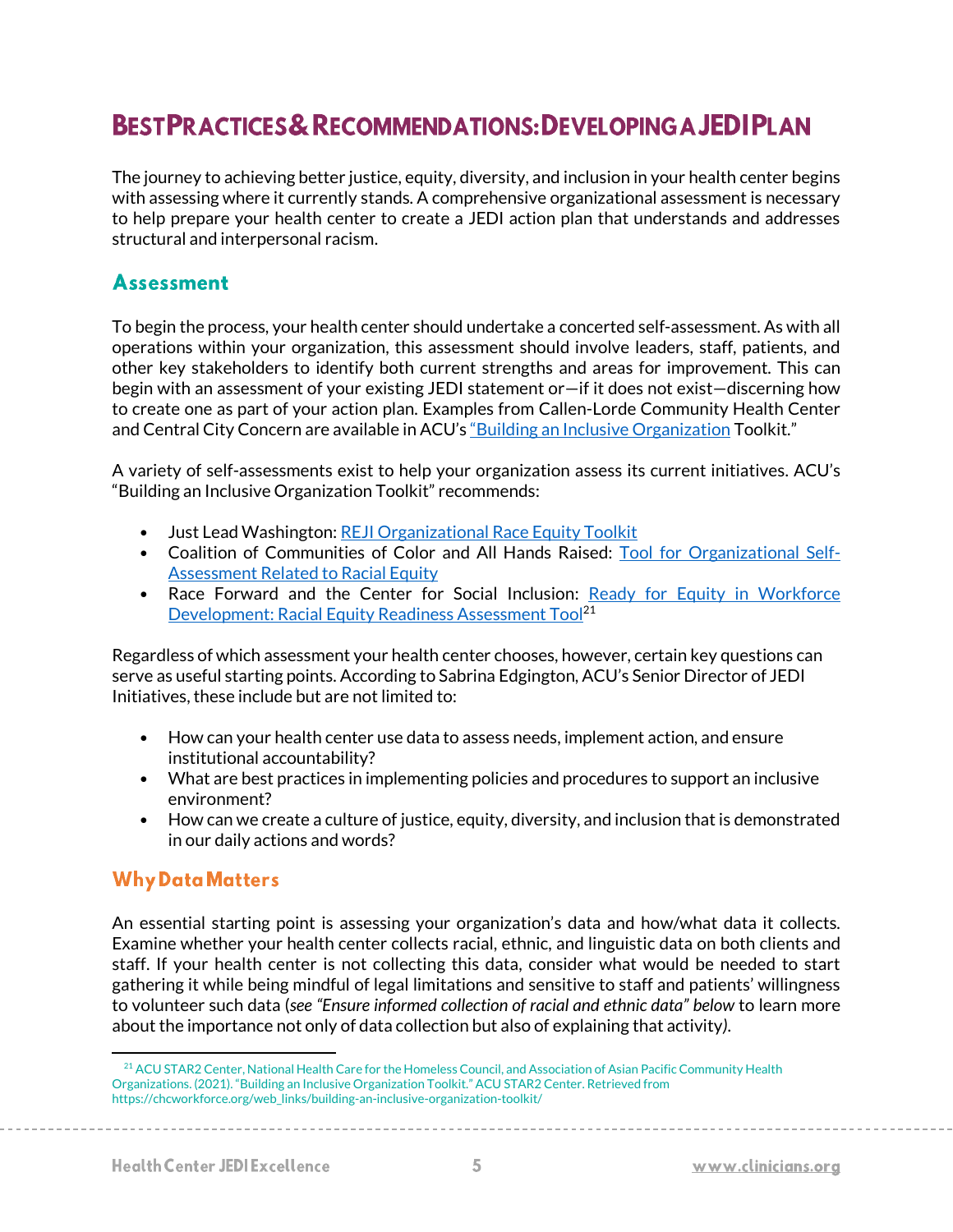Why is this collection critical? Simply put, it is impossible to measure progress in diversifying workforces or achieving meaningful progress in quality improvement measures to address racial health inequities without having collected relevant data to demonstrate measurable change. As Dr. Damian Archer, Chief Medical Officer of North Shore Community Health and Clinical Assistant Professor at Tufts University, notes."If there's no data, no assessing whether racism is experienced here, you're not going to be able to move the needle. A definition of excellence in an environment where it's being done well is at a minimum: *data*."

Furthermore, health centers should compare their patient demographics with staff demographics via publicly available health center data through HRSA's Uniform Data System.<sup>22</sup> As noted above, patient-provider concordance can play an important role in patient care, <sup>23</sup> and your health center's workforce should ideally be reflective of its community's diversity to best meet the whole-person needs of its patients. This will also help you assess whether your health center's programs for culturally responsive care, such as language interpretation/translation services offered, are properly aligned to meet the needs of your patient population.

This assessment should not be limited only to patient demographics or services but should also include an assessment of health care team and staff demographics and competencies. Staff survey data is also highly valuable for assessing how your internal workplace culture is perceived, as is data from stay and exit interviews, informal staff or patient feedback, or human resources information. Key questions to ask may include:

- What training, if any, does my organization offer in anti-racism and confronting implicit bias in care?
- How well do your providers and staff understand social determinants of racial and ethnic inequities?
- Does my organization support committees and/or full-time staff dedicated to handling JEDI initiatives?
- What is the demographic breakdown of our health center's senior leadership and board compared to its direct service and administrative support staff?

#### Recommendations from the Field

**Carefully examine trends in hiring and turnover, particularly among BIPOC staff.** As Jonathan Santos-Ramos, Senior Director of Organizational Planning & Sustainability at Callen-Lorde Community Health Center, explained, Callen-Lorde began its JEDI initiatives after noticing troubling demographic commonalities in its employee turnover. Similarly, you should scrutinize your hiring patterns to detect if diverse candidates are actually applying and what is or is not being done to attract, hire, and ultimately retain BIPOC providers and staff.

*"Our journey started 6-7 years ago when our executive director noticed a pattern of resignations of black and brown staff, particularly trans women of color. She recognized something underneath that—we had a blind spot."*

JONATHAN SANTOS-RAMOS, SENIOR DIRECTOR OF ORGANIZATIONAL PLANNING & SUSTAINABILITY, CALLEN-LORDE CHC

 $22$  Ibid.

<sup>&</sup>lt;sup>23</sup> Cooper, L. A., Roter, D. L., et al. (2003). "Patient-Centered Communication, Ratings of Care, and Concordance of Patient and Physician Race." *Annals of Internal Medicine* 139(11): 907-15.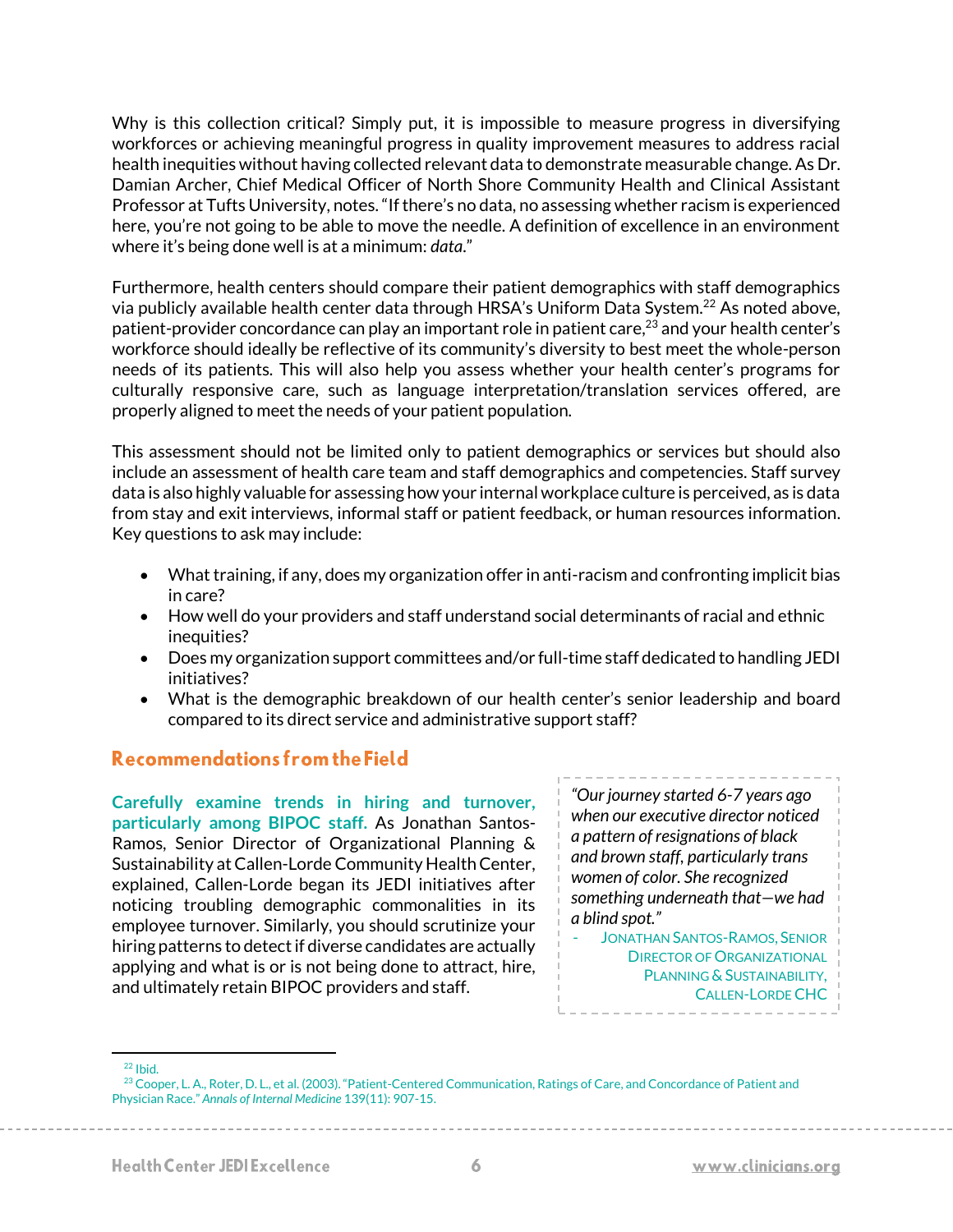### Addressing JEDI at the Macro Level: Understanding the Health Center's Interactions with Broader Structural and Systemic Racism

Once you have completed your organizational self-assessment, you can begin creating an actionable JEDI plan. Rather than a static plan, it should be a living, and ever-evolving document that responds not only to inequities identified in your assessment but also to other emerging issues discovered in the ongoing process. At the heart of this effort is a formal JEDI statement: $^{24}$ your health center should develop a written, transparent mission or visit statement that addresses the role of your organization in broader systems of racism and states unequivocally your commitment to justice, equity, diversity, and inclusion, as well as anti-racist principles. In developing this statement, your health center should convene stakeholders ranging from administrators to providers and frontline staff. It should also represent local communities of color, including those of your patient population. 25

It is critical to bring leadership—including C-Suite leaders and your Board of Directors—onboard with this effort. Before any JEDI initiatives can be made, there must be a consensus at the highest levels of the organization that this is a priority. "Everything rises and falls with leadership, and resources have to be applied. If leaders aren't talking about it, not involved in doing the work, then it's not going to substantially change," Dr. Archer said. Similarly, accountability measures in JEDI, as elsewhere, should be implemented at all levels, from frontline staff to C-suite leadership. Consider adding JEDI as a standing item in staff and board meetings and integrating JEDI into your organization's strategic planning to ensure that space is made for positive, ongoing change.

### **Making Spaces for JEDI Work: Allocating Resources and Creating Committees**

Once leadership has given its full support to the initiative, your health center should invest resources and staff time to justice, equity, diversity, and inclusion initiatives. As both Santos-Ramos and Dr. Archer note, establishing a task force or committee to lead the effort is an important first step in ensuring that your health center is accountable for making progress in JEDI efforts.<sup>26</sup> "JEDI Committees are a fundamental step because they create a space for conversations that have to be managed well. We can then translate those conversations into practical change in procedures and policies, limiting microaggressions, etc.," said Dr. Archer. Also important is giving staff the ability and time to work individually on JEDI training or reflection. As Dr. Archer noted, your health center should continually ask itself, "Are we giving them the space and resources to do that internal and individual work in addition to institutional work?"

Furthermore, whenever funding allows, your health center should strive to create positions dedicated to JEDI initiatives—preferably at a leadership level where they will have authority to enact change<sup>27</sup> in concert with established task forces. "Ultimately, it's not enough to have someone do this work on top of their job," said Edgington. "It needs to be recognized as their primary role, and

<sup>&</sup>lt;sup>24</sup> ACU STAR2 Center, National Health Care for the Homeless Council, and Association of Asian Pacific Community Health Organizations. (2021).

 $^{25}$  Coalition of Communities of Color and All Hands Raised. (2013). "Tool for Organizational Self-Assessment Related to Health Equity." Retrieved from https://nhchc.org/wp-content/uploads/2019/08/organizational-self-assessment-related-to-racial-equity\_oct-2013.pdf.

<sup>&</sup>lt;sup>26</sup> ACU STAR2 Center, National Health Care for the Homeless Council, and Association of Asian Pacific Community Health Organizations. (2021).

<sup>27</sup> Mallick, M. (2020, September 11). "Do You Know Why Your Company Needs a Chief Diversity Officer?" *Harvard Business Review.*  Retrieved from https://hbr.org/2020/09/do-you-know-why-your-company-needs-a-chief-diversity-officer.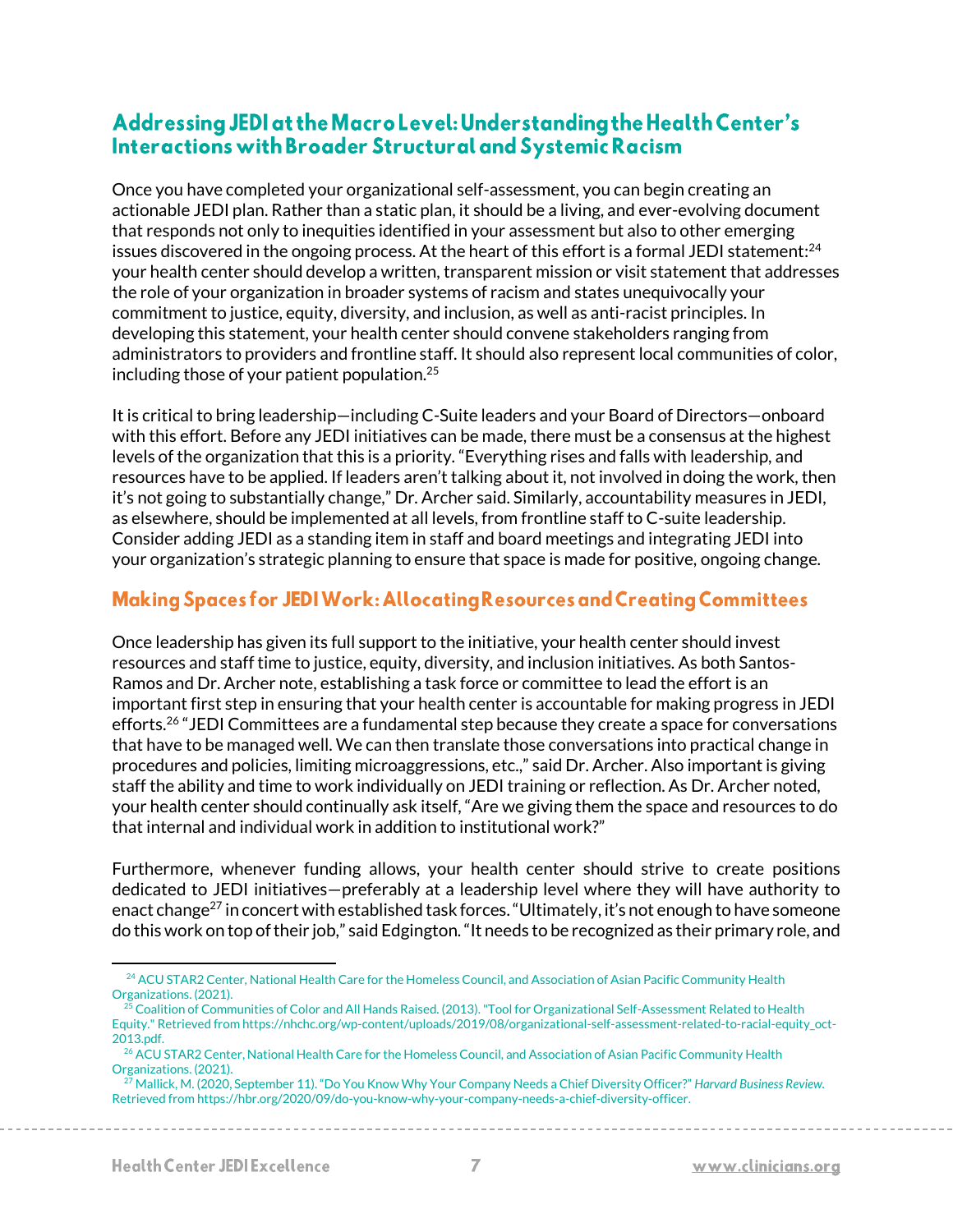they need to be compensated for it. JEDI work should be integrated into strategic planning to ensure proper funding and staffing is available."

### **Developing Community Accountability**

In addition to creating an internal task force and/or staff position, your health center should proactively seek to build relationships with local organizations and communities of color as key stakeholders in JEDI work and ensure that individuals impacted by your work are including as part of the decision-making process.<sup>28</sup> "Health centers were originally intended to be community members helping community members," noted Edgington. "It's important that our workforce represents that community, brings in those perspectives and lived experience, and ties them into delivery of care."

Patient members of governing boards may serve as potential champions for outreach to community members interested in helping guide your JEDI work, as can patient advisory council members, which are often chosen in part for their demographic representation.<sup>29</sup> Consider having members of your task force or JEDI staff facilitate meetings—a best practice in formal patient engagement.<sup>30</sup> Mechanisms should be developed to allow community partners meaningful engagement and input to drive ongoing racial equity, inclusion, and diversity initiatives.  $31$ 

#### **Ensuring Equity in Workforce Development and Organizational Culture**

Developing equitable workforce development practices is essential to effective JEDI initiatives. As Dr. Archer explained, "excellence in JEDI really is manifested in whether or not patients or staff feel as if they belong in the space," said Dr. Archer. "They need to feel as if they're able to fully bring themselves either to give or receive care." As part of your ongoing efforts, your health center should actively assess how elements of justice, equity, diversity, and inclusion are represented and to what extent—in your administrative and staff practices—from hiring and onboarding to professional climate.

At a minimum, your organization should begin taking active steps to analyze and address any disparities in representation at all levels of your organization, particularly as compared to the populations you serve. It is particularly important to focus on developing benchmarks both for retention and professional development of senior leaders of color to BIPOC individuals are included in decision-making processes.<sup>32</sup> Health centers should also take steps to address hiring inequities (see *Recommendations from the Field)*. These can include:

<sup>28</sup> Coalition of Communities of Color and All Hands Raised. (2013).

<sup>&</sup>lt;sup>29</sup> Sharma, A. E., Huang, B., et al. (2018). « Patient Engagement in Community Health Center Leadership: How Does It Happen?" *Journal of Community Health* 43(6): 1069-1074.

<sup>30</sup> Sharma, A. E., Willard-Grace, et al. (2016). "'How Can We Talk About Patient-Centered Care without Patients at the Table?' Lessons Learned from Patient Advisory Councils." *The Journal of the American Board of Family Medicine* 29(6): 775-784.

<sup>&</sup>lt;sup>31</sup> Race Forward & Center for Social Inclusion. (2018). "Ready for Equity in Workforce Development: Racial Equity Readiness Assessment Tool." Retrieved from https://act.colorlines.com/acton/attachment/1069/f-02a7/1/-/-/-/-

<sup>/</sup>RaceForward\_WFD\_ReadyForEquity\_Tool\_2018.pdf.

<sup>&</sup>lt;sup>32</sup> Coalition of Communities of Color and All Hands Raised. (2013).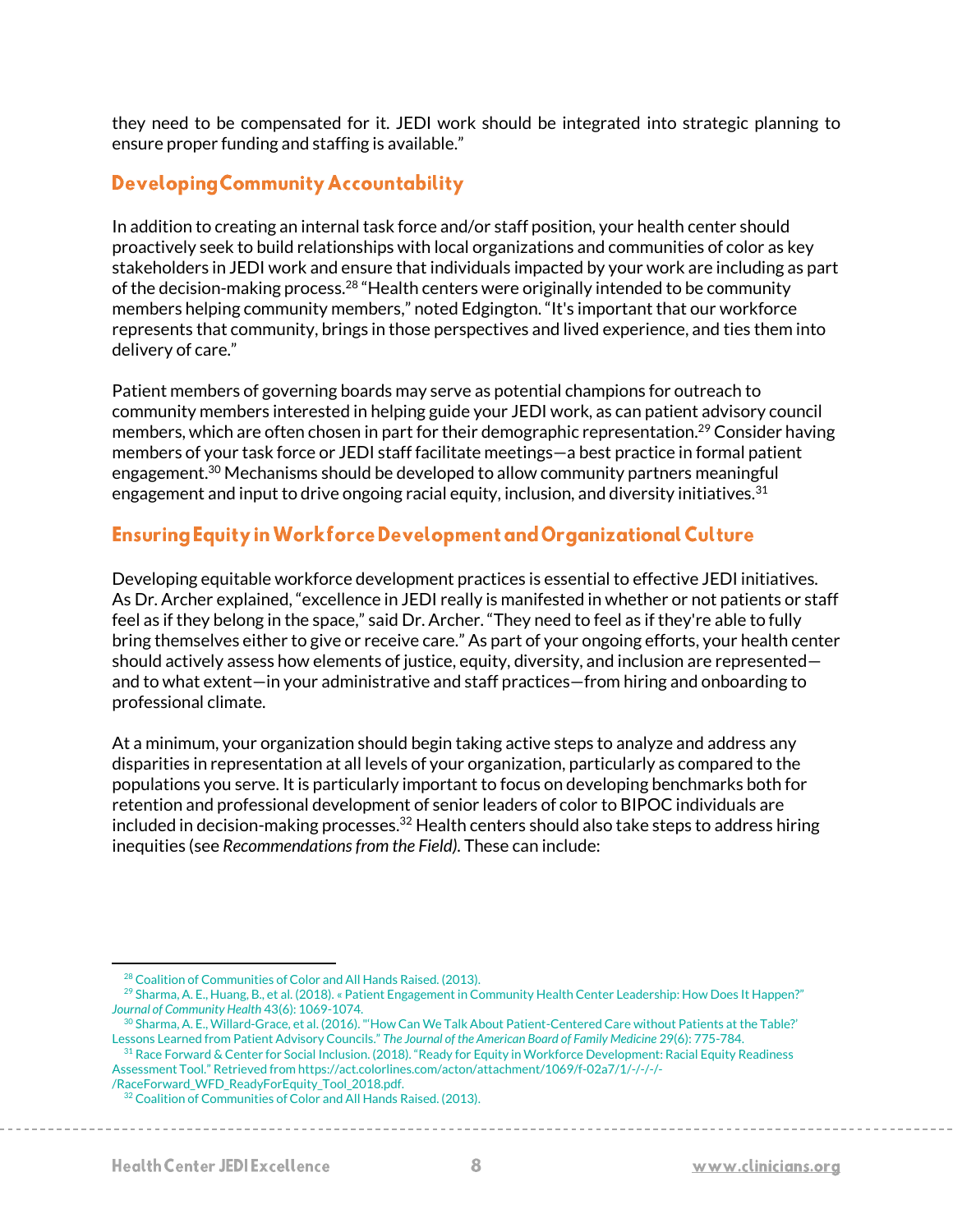- Consider utilizin[g equitable hiring tools](https://www.cityofmadison.com/civil-rights/documents/RESJEquitableHiringTool.docx) such as that developed by the City of Madison, WI's Racial Justice and Social Equity Initiative to ensure position descriptions are created equitably and actively implement practices t[o mitigate racial or other biases in hiring.](https://www.shrm.org/hr-today/news/hr-news/Pages/Preventing-Implicit-Bias-Hiring.aspx)<sup>33</sup>
- Incorporate postings at job boards at BIPOC-led or focused professional organizations as well to ensure you reach as diverse a base of potential employees as possible. The ACU STAR<sup>2</sup> Center's [Job Posting Sites](https://clinicians.org/wp-content/uploads/2020/09/Job-Posting-Checklist-9.29.20.pdf) list can serve as a quick reference.
- Creating affinity groups or mentoring programs for minority groups
- Ensuring that hiring committees include "diverse perspectives and experiences to limit bias in candidate searches and interviews," as Edgington notes.

In addition to mandatory JEDI training as a part of onboarding, culturally responsive initiatives  $34$ should be created to help retain and include staff from all backgrounds. These initiatives can include:

- Establishing explicit, formal equity and anti-racism policies prohibiting microaggressions and discrimination (ideally as part of mandatory training)
- Actively considering language access/interpretation not just for patients but also for staff
- Assess organizational materials to address racial bias and create visible JEDI materials within public spaces<sup>35</sup> (e.g. fliers, posters, or files on employee intranets)
- Consider what your physical environment communicates to staff who may have disabilities or who are neurodiverse—many job accommodations require only minor changes but benefit all employees.<sup>36</sup>
- Efforts to foster awareness of intersectionality and trauma-informed interactions. "We need to be mindful of all of the different perspectives within our workforce to ensure that we can deliver culturally responsive, whole-person care," noted Edgington.

#### Recommendations from the Field

**Implement anti-racism and JEDI training into every aspect of your onboarding process.** Both Santos-Ramos and Dr. Archer noted the crucial need for level-setting with new employees. This training should be mandatory and inclusive to ensure that staff at all levels receive a common training in JEDI. Consider also having a member of your JEDI Committee or a dedicated JEDI staffer attend these trainings to collect direct feedback to improve further trainings. General trainings on medical racism should be incorporated into continuing medical education and staff training, Dr. Archer noted, and staff of all levels should be given opportunities for JEDI-related professional development.

**Ensure equity in hiring practices, especially with community candidates.** In addition to taking active steps to attract and include BIPOC staff and providers, consider also making changes to your institutional policies to ensure that your postings align with best practices in JEDI. Callen-Lorde, for example, redesigned its hiring processes after realizing that many of their job postings required education that may not have been necessary with proper work experience equivalencies,

<sup>&</sup>lt;sup>33</sup> ACU STAR2 Center, National Health Care for the Homeless Council, and Association of Asian Pacific Community Health Organizations. (2021).

 $^{34}$  Race Forward & Center for Social Inclusion. (2018). "Ready for Equity in Workforce Development: Racial Equity Readiness Assessment Tool."

<sup>&</sup>lt;sup>35</sup> Coalition of Communities of Color and All Hands Raised. (2013).

<sup>36</sup> Ainey, R., & Volion, A. (2021, October 14). "Building Back Better: Utilizing Lessons Learned During COVID-19 for Inclusivity and Retention Session 1." ACU STAR<sup>2</sup> Center. Retrieved from https://chcworkforce.org/wp-content/uploads/2021/10/Building-Back-Better-Webinar-1.pdf.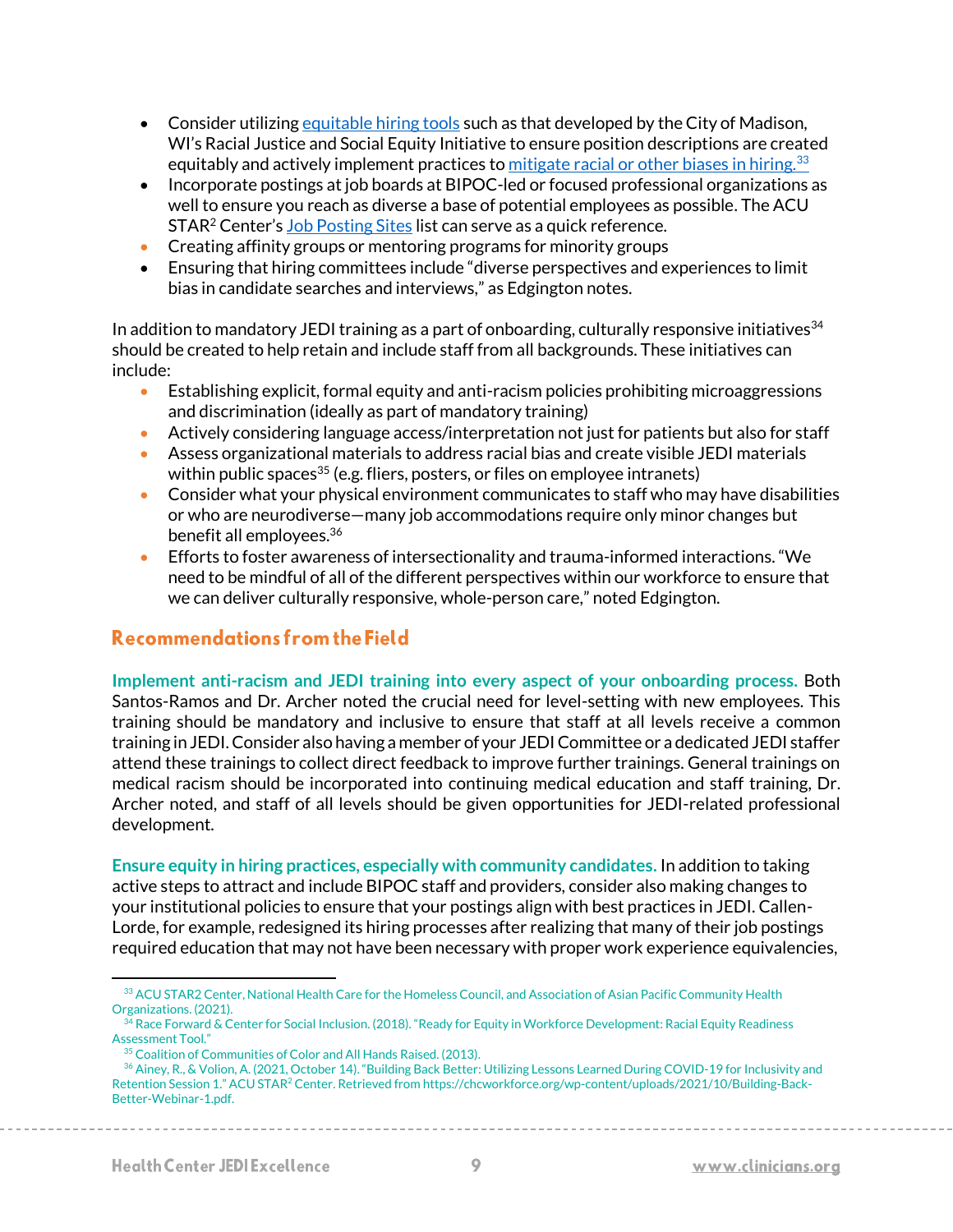as Santos-Ramos noted. "You have to make sure you're not ruling out potentially good candidates by the way you're writing postings," he said. "Are you cutting people from the community out who didn't have the opportunity to attain certain educational levels because of social determinants?"

**Be trauma-informed and consider the implications of the JEDI process for staff.** As Santos-Ramos explains, "Addressing JEDI opens up conversations about how you can improve … but none of it is easy. When you open up spaces, sometimes you open up wounds, and you have to be prepared to deal with that. Unintentionally, you can create more damage." Respect and consideration for employees—including meaningful inclusion of providers and staff of all disciplines and backgrounds, including direct service staff—is key, as is earning trust. To engage in vulnerable discussions requires trust, and unlike their White colleagues, staff of color do not have the privilege of choosing whether to actively engage or be affected by issues related to anti-racism, as Dr. Archer noted. Respecting this vulnerability and responding meaningfully to staff concerns is essential, and JEDI initiatives that do not respect employee concerns can actively damage staff morale. $37$ 

**Ensure inclusivity in your JEDI committees and initiatives, rather than a "top-down" approach.**

By its very definition, JEDI work should be inclusive of staff at all levels of your organization, not just senior leaders or providers. "Direct service employees are the last to be asked how service delivery should happen … and for so many folks [at health centers], the biggest takeaway has been including front-desk staff in JEDI workgroups," said Santos-Ramos. "In FQHCs and at Callen-Lorde, if we look at who our front-desk or nurse staff are, they're often people experiencing racism outside of the doors, so you're not treating staff well if you don't address it—and if you don't address their trauma, you're not equipping and supporting them to address someone's else trauma."

**Establish affinity groups.** Affinity groups can create safe spaces for staff to connect with and support one another, and they can helpfully inform ongoing JEDI initiatives<sup>38</sup> and help in retention efforts.<sup>39</sup> This can be particularly important in health centers with numerous service sites and/or large numbers of remote workers where individuals of certain racial, minority, or other minority groups may feel isolated. "Affinity groups give staff a chance to come in and share their experiences in this virtual world who may not be familiar with onsite culture because they've never been there" at Callen-Lorde, Santos-Ramos noted.

### Addressing JEDI at the Micro Level: Addressing Interpersonal and Institutional Racism within Your Health Center

In addition to fostering positive cultural change at an institutional or "macro" level in workplace development, professional culture, and culturally responsive internal initiatives, your health center's JEDI strategy should actively seek to address interpersonal and institutional racism at a

https://www.bc.edu/content/dam/files/centers/cwf/research/publications3/executivebriefingseries-2/ExecutiveBriefing\_EmployeeResourceGroups.pdf.

<sup>37</sup> DiMillo, V., Brown, A., et al. (2020). "Addressing Race in the Workplace: Addressing Diversity, Equity, and Inclusion." *Executive Briefing Series*. Boston College Center for Work and Family. Retrieved from https://www.bc.edu/content/bc-web/schools/carrollschool/sites/center-for-work-family/research/RaceInOrganizations.html.

<sup>&</sup>lt;sup>38</sup> Partners in Diversity. (2020). "Workforce Diversity Retention Project." Partners in Diversity. Retrieved from https://d1o0i0v5q5lp8h.cloudfront.net/pardiv/live/assets/images/Diversity%20Retention%20Project/DRPsummary final.pdf? t=1620257277.

<sup>39</sup> Casey, J. C. (2016). "Employee Resource Groups: A Strategic Business Resource for Today's Workplace." *Executive Briefing Series.*  Boston College Center for Work & Family. Retrieved from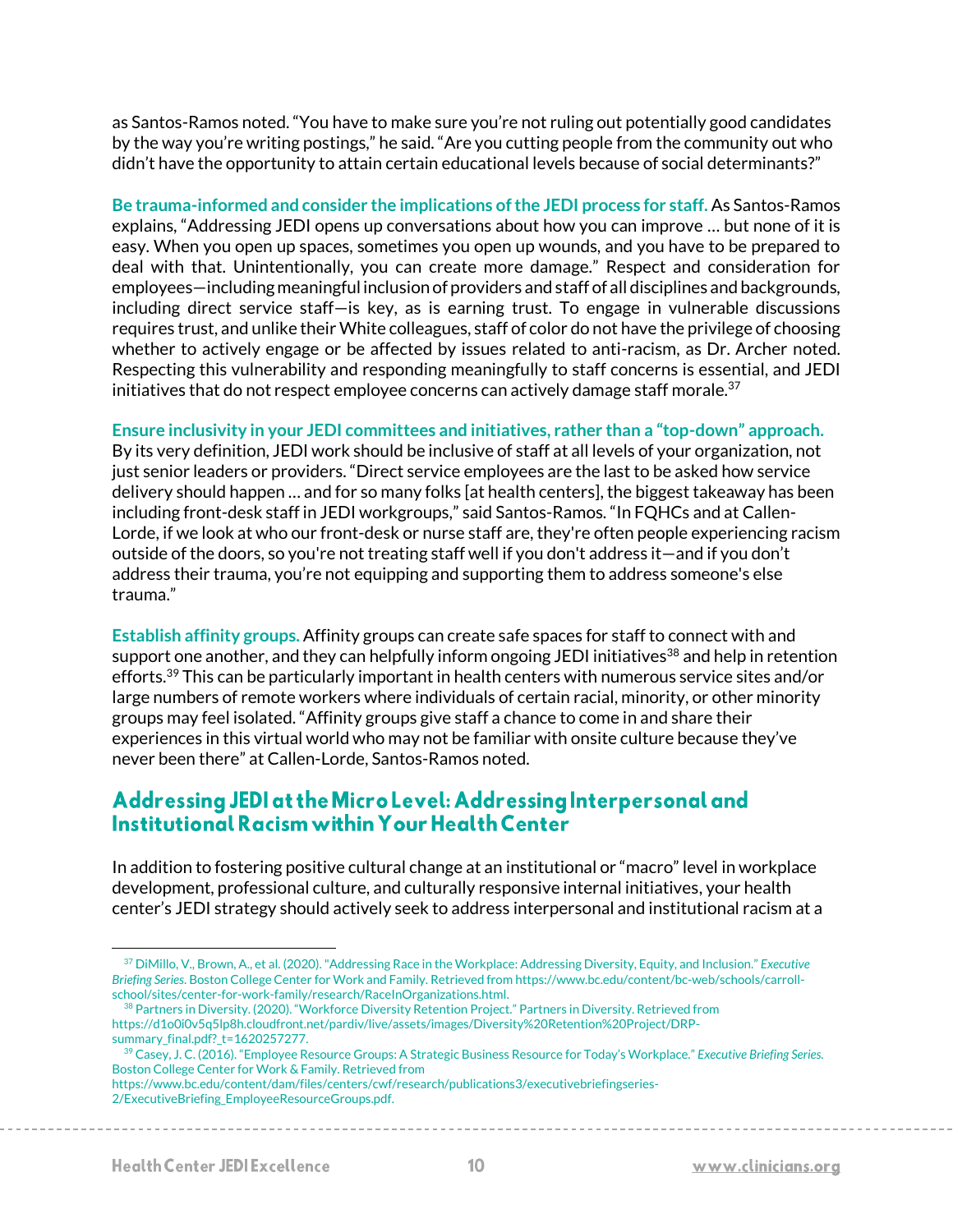"micro" level in terms of patient interactions and provider competencies. The following is a brief list of key recommendations for ensuring justice, equity, diversity, and inclusion in service delivery and care for patients from all backgrounds.

### **Improving Service Delivery**

As noted above, collecting race and ethnicity data on your patient population is crucial to assess the success of JEDI initiatives. Patient satisfaction, health outcomes, and other factors should each be considered in ongoing quality improvement efforts, as Santos-Ramos notes. Consider how your health center utilizes this data to inform your service delivery and decision-making—and how your organization actively solicits feedback from community stakeholders in delivering your services. A few key questions to consider are:

- Are your interpretation and language services properly aligned with your community's needs based on demographic data?
- Is your organization fully transparent in making race and ethnicity data available both to staff and to the public?<sup>40</sup>
- Is racial equity considered as a factor in patient satisfaction surveys and/or other pathways for feedback?
- What barriers, if any, exist that hinder marginalized patients from accessing services, and how can these be reduced or eliminated?<sup>41</sup>
- Are we offering equal services or equitable services? (*see Recommendations from the Field below*)

*"It's crucial to understand intersectionality and the identities of those who are marginalized. The discrimination these patients face contributes to a level of trauma of mistrust that we must take into account to create practices shaped to deliver whole-person, culturally responsive care."*

SABRINA EDGINGTON, SENIOR DIRECTOR OF JEDI INITIATIVES, **ACU** 

Each of these questions can help to guide your JEDI initiatives, and changes made at an organizational level will influence inclusivity in care at the provider-patient interaction level.

# Addressing and Improving Provider Competencies for Inclusive Care

In addition to evaluating your services through a JEDI lens, your health center should also work to ensure that individual providers and staff understand essential practices in cultural humility and responsiveness to minimize implicit bias in care. "Cultural humility is important," explained Edgington. "We're slowly moving away from the term cultural competence because you can't be competent in all cultures. What you can be is humble and striving for lifelong learning to become culturally responsive." This lifelong learning process entails self-awareness, openness, humility, supportive interactions, and self-reflection and critique in care.<sup>42</sup>

In addition to implementing mandatory trainings in anti-racist principles, your health center can also consider implementing [Culturally and Linguistically Appropriate Services \(CLAS\) Standards.](https://thinkculturalhealth.hhs.gov/clas)

<sup>40</sup> Coalition of Communities of Color and All Hands Raised. (2013).

<sup>41</sup> Race Forward & Center for Social Inclusion. (2018).

<sup>42</sup> Foronda, C., Reinholdt, M. M., & Ousman, K. (2016). "Cultural Humility: A Concept Analysis." *Journal of Transcultural Nursing* 27(3): 210-217.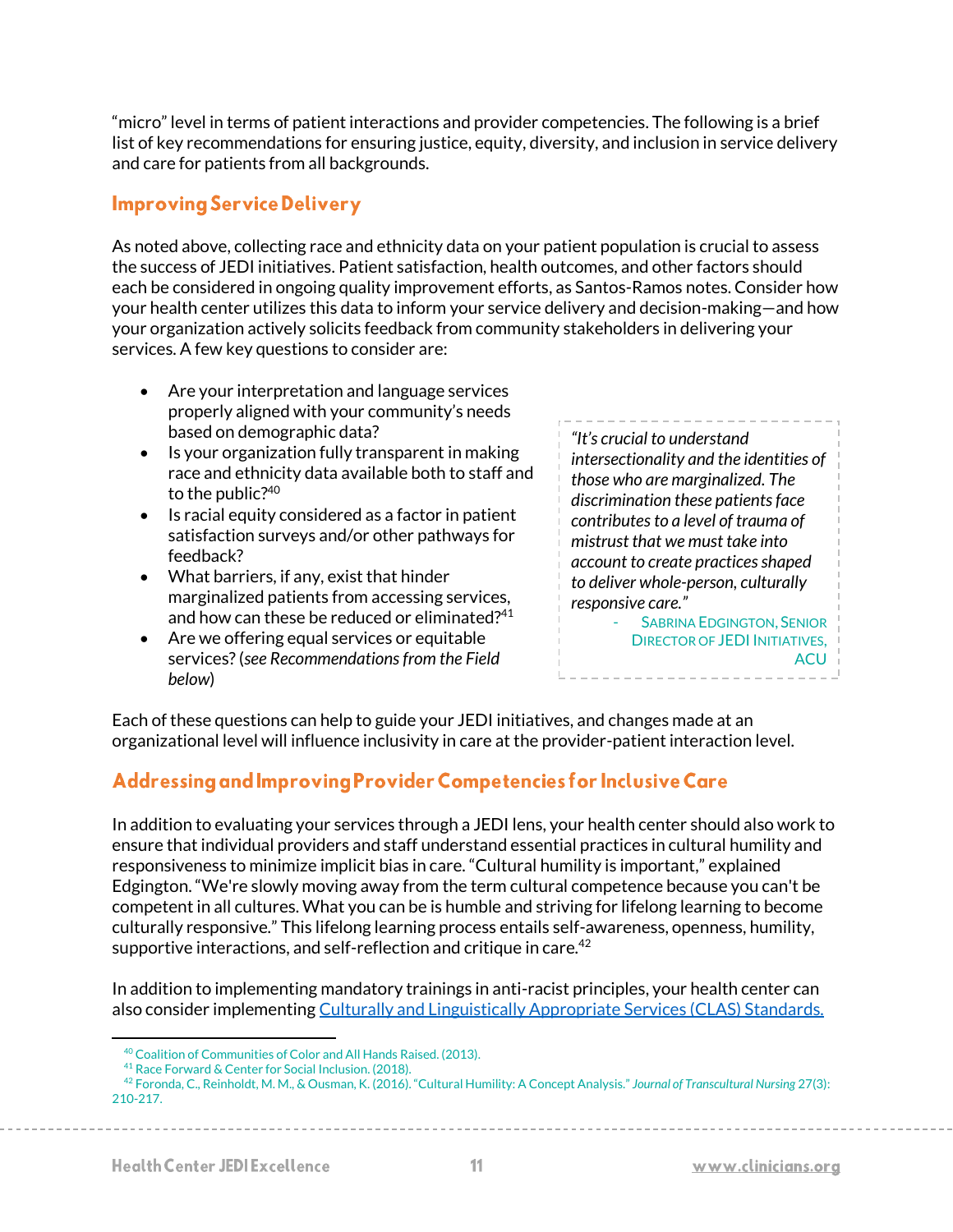Developed by the U.S. Department of Health and Human Services, CLAS Standards aim to advance health equity, improve quality, and eliminate healthcare disparities by providing a blueprint of 15 action steps that health centers and other organizations can utilize to offer culturally and linguistically appropriate services.

At a minimum, your health center should create provider and staff training in recognizing and minimizing implicit bias—unconscious attitudes and stereotypes that may impact care—as a manifestation of interpersonal racism. Provider bias can actively worsen health disparities in your patient population,<sup>43</sup> but studies have shown that educational interventions can help reduce bias in practitioners—the simple act of having providers take bias tests with feedback can help decrease implicit bias.<sup>44</sup> "The way to address that is to make sure that we're continuing to learn and educate ourselves about how that bias shows up and how we can address it through continual learning and training," said Edgington.

Some other key questions to consider are:

- How well do you providers know, understand, and have relationships with communities of color and other marginalized populations which they serve?<sup>45</sup>
- How do we incorporate local communities of color in the development of our ongoing JEDI trainings?
- What understanding of implicit bias is there in our organization, and what active steps are we taking to minimize and eliminate it?<sup>46</sup>

#### Recommendations from the Field

**Consider whether your organization delivers** *equal* **or** *equitable* **care.** Some parts of your patient population may require greater outreach and dedicated services than others, and your health center should ensure that it is calibrating its programs to meet those needs with *equitable*, rather than merely *equal*, care. Dr. Archer notes that North Shore Community Health, for example, was historically:

more concerned about general accessibility [for patients], but we noticed that when you parse out the data, you notice that some patients are extraordinarily more impacted [by gaps in care] than others … If you're a trans woman of color, you're likely to have far worse health outcomes, and so those are the people that we have to try hardest to reach. You have to be there for everybody, but also for the people who are most vulnerable. That's informed our approach to designing programs for people who are most excluded. When I talk with my leadership team about JEDI and anti-racism, it's working from that most neglected person backward.

Furthermore, it can be helpful to include JEDI elements in your patient satisfaction surveys and regularly analyze this data to determine future action steps, Santos-Ramos noted, adding that JEDI initiatives should inform your quality improvement efforts.

<sup>&</sup>lt;sup>43</sup> Advisory Committee on Training in Primary Care Medicine and Dentistry. (2020).

<sup>44</sup> Zestcott, C. A., Blair, I. V., & Stone, J. (2016). "Examining the Presence, Consequences, and Reduction of Implicit Bias in Health Care: A Narrative Review." *Group Processes & Intergroup Relations* 19(4): 528–542.

<sup>45</sup> Coalition of Communities of Color and All Hands Raised. (2013).

<sup>46</sup> Race Forward & Center for Social Inclusion. (2018).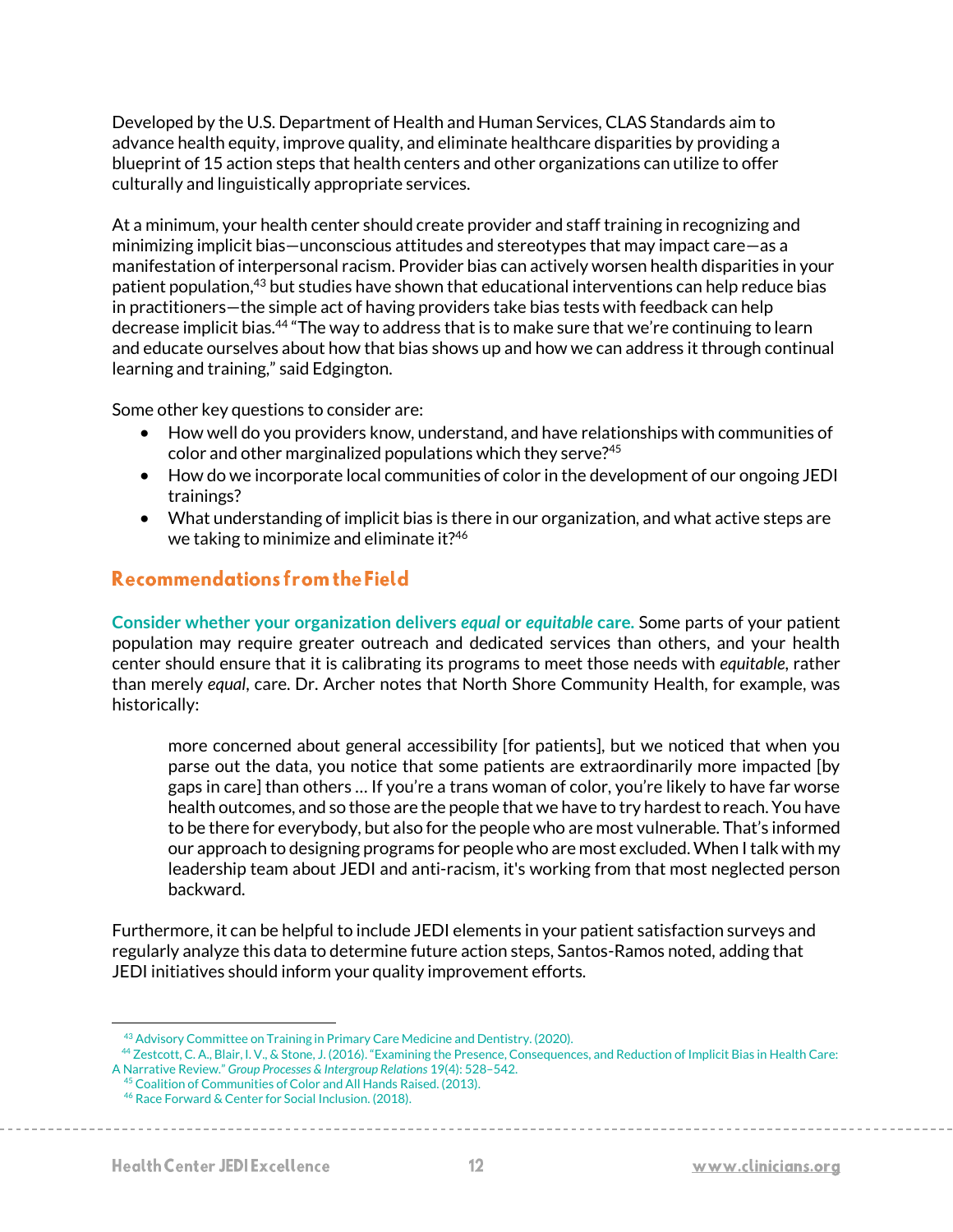**Ensure informed collection of racial and ethnic data.** Don't assume that patients understand what your health center means when it asks for race and ethnicity data as part of your ongoing JEDI efforts; instead, explain it deliberately. "Provide context and information around why you're collecting that data because racism impacts your health negatively," advises Dr. Archer. Take care to explain what is meant by race and ethnicity, and "don't assume patients understand the nuances of this and will be willing to give you the information if they don't understand it."

# **Re-Assessment and Evolution: The Continuing Work**

No health center ever reaches the end of its journey with justice, equity, diversity, and inclusion: rather, it is a continuing process of assessment, planning, action, and reassessment for continual growth. For smaller organizations just beginning their JEDI efforts, initial steps may take the form of collecting more detailed racial and ethnic data that can be disaggregated for analysis and creating a JEDI taskforce and implementing basic trainings. For larger, more established organizations, this may take the form of more aggressively analyzing existing data, creating or expanding dedicated JEDI staff positions, or creating broader community coalitions for continual improvement in anti-racist initiatives.

*"What is the difference between equity and equality? You have to understand that you can't treat people equally in an inequitable society. It's not about equal care. It's about equitable care. Not just for patients but for each other."* DR. DAMIAN ARCHER, CHIEF MEDICAL OFFICER, NORTH SHORE COMMUNITY HEALTH **CENTER, CLINICAL ASSISTANT** 

PROFESSOR, TUFTS UNIVERSITY

Regardless of where your health center lies on the spectrum of justice, equity, diversity, and inclusion efforts, however, the initiatives are not only worth making, but core to the mission of the community health center movement: "as in any relationship, the trust between an institution and the people and community it serves must be forged over time: tested, challenged, and constantly improved."<sup>47</sup> Perseverance, humility, and continual learning are key, as Edgington noted.

"There's no quick fix," says Santos-Ramos. "If you're going to commit, you have to understand that this is now your new reality." Callen-Lorde began working with their JEDI consultants in the summer of 2018, and their process is still ongoing. "A 400-person organization isn't going to erase all racism from its environment in a matter of years," he said. "So, we can commit to a long-term process of continually addressing systems and institutions and accepting our place in the framework." Furthermore, as Dr. Archer noted, continual training is necessary to ensure that JEDI knowledge is not lost as staff depart. The process should be one of continual renewal.

# **Upcoming Resources**

In 2022, the Association of Clinicians for the Underserved will launch a dedicated justice, equity, diversity, and equity curriculum with an integrated Anti-Racism 101 training for health center staff, micro-learning videos, and a JEDI train-the-trainer pilot curriculum to help train JEDI champions to become strong internal voices at FQHCs. Sign up for ou[r mailing list](https://lp.constantcontactpages.com/su/xajx41C/acu) to be notified of our curriculum's launch and stay tuned for further resources.

<sup>&</sup>lt;sup>47</sup> Cole, M., Jolliffe, M., et al. (2021). "Power and Participation : How Community Health Centers Address the Determinants of the Social Determinants of Health." *NEJM Catalyst Innovations in Care Delivery* 3(1). Retrieved from https://catalyst.nejm.org/doi/full/10.1056/CAT.21.0303.